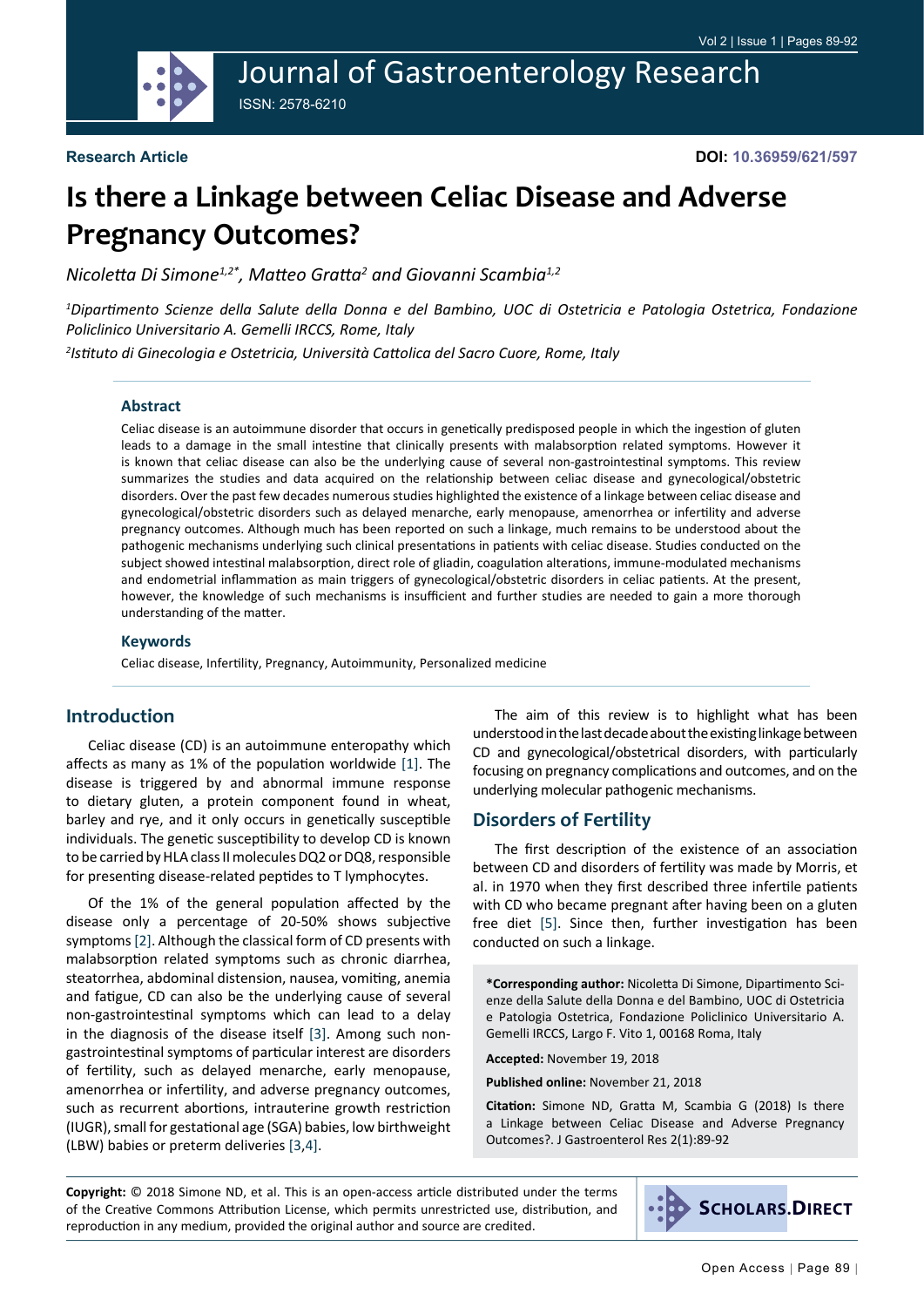CD has been found in 4-8% of patients with unexplained infertility [\[5](#page-2-4)] and it has been shown that CD has an increased prevalence particularly during the fertile period [[6\]](#page-3-11). These patients often present with no gastrointestinal symptoms, a fact that leads to a delay in the diagnosis of CD and in its treatment. Interestingly, it has been observed that fertility was reduced in the two years preceding the diagnosis and that it returned to normal ranges following diagnosis and treatment of CD [\[4](#page-2-3)]. However, a normalization of the fertility rate wasn't seen in all women, since the potential of a gluten free diet to have a positive effect on fertility is related to the grade of improvement of the nutritional imbalance, seen in CD, that the diet provides [\[6](#page-3-11)].

Moreover, several studies have reported an increased incidence of menstrual cycle disorders in women with CD versus healthy controls [[4\]](#page-2-3) including delayed menarche, early menopause, amenorrhea, oligomenorrhoea, dysmenorrhoea and menorrhagia. In a case-control study conducted by Collins, et al. [\[7](#page-3-12)] the age of menarche in celiac girls has been shown to be delayed for more than 2 years and in another study Sher and Mayberry found that the mean age at menopause in CD patients was 47.6 compared to 50.1 in controls [\[8](#page-3-13)]. As far as amenorrhea is concerned, in a Ferguson, et al. study [[9\]](#page-3-14) amenorrhea has been shown to be more common in the celiac group.

#### **Adverse Pregnancy Outcome**

Maternal CD is known to be associated with adverse pregnancy outcomes such as recurrent miscarriage, low birthweight, small for gestational age (SGA), intrauterine growth restriction (IUGR) and pre-term birth [\[4](#page-2-3)]. Several studies have been conducted on the subject from which interesting findings have emerged.

A study by Gasbarrini, et al. [\[10\]](#page-3-15) showed that women with undiagnosed CD present with an higher risk of recurrent miscarriage that rises up to nine times compared with treated patients. In a study by Ciacci, et al. [\[11](#page-3-16)], it was shown that putting the patients on a gluten free diet leads to a reduction of the relative risk of miscarriage by approximately nine times, however it must be taken into consideration that such case-control study was limited by small numbers.

Among adverse pregnancy outcomes, IUGR is one of the major concerns as it is responsible for a 5 - 20-fold increase in perinatal mortality and it has been implicated in a higher risk of perinatal morbidity and life-long consequences [[4\]](#page-2-3). Studies on the association between maternal CD and IUGR have reported a considerable variation in the odds ratios, ranging between 1.6 and 6.0 [[11](#page-3-16)[-13](#page-3-1)]. Such studies also found variations in treated versus untreated CD [\[4](#page-2-3)].

Numerous studies have analyzed the relation between CD and adverse pregnancy outcomes such as pre-term delivery and low weight children at birth. These studies showed that CD women have a higher prevalence of pre-term delivery [[14](#page-3-17)], and in case of an undiagnosed CD, women also have a higher risk of low birth weight (< 2500 g) [\[13](#page-3-1)] and of SGA infants [[15\]](#page-3-18).

### **Underlying Pathogenic Mechanisms**

In female patients with CD, the disease may lead to

disorders of fertility and pregnancy alterations through a variety of different, still not properly and completely understood, mechanisms.

#### **Intestinal malabsorption**

Undiagnosed CD, as a permanent autoimmune enteropathy, leads to a small intestine mucosal inflammation and damage resulting in a condition of intestinal malabsorption that may cause folic acid, vitamin  $B_{12}$ , fat-soluble vitamins, iron and zinc deficiencies [[4](#page-2-3)]. Among these, zinc deficiency may alter the synthesis and secretion of luteinizing hormone (LH) and folliclestimulating hormone (FSH) leading to an alteration of the *hypothalamic-hypophyseal-ovarian axis, secondary amenorrhea and spontaneous abortion* [\[4](#page-2-3)[,16\]](#page-3-0). *Folic acid deficiency, owing to the action of such vitamin in nucleic acid metabolism, leads instead to a negative impact on rapidly proliferating tissue in the embryo* [[2](#page-2-1),[4\]](#page-2-3). Among women with CD, however, malabsorption and its effects on fertility and pregnancy has been found to be variable [\[4](#page-2-3)].

#### **Direct role of gliadin**

*Two studies have directly investigated the role of gliadin,*  the alcohol soluble fraction of gluten and the primary antigen leading to an inflammatory reaction in the small intestine in CD. These studies showed that gliadin is responsible for the induction of an inflammatory reaction characterized by the production of cytokines [[13\]](#page-3-1) that may have negative effects on the fetus [\[17](#page-3-2)]. High levels of inflammatory cytokines IL-6 and CRP in amniotic fluid, but not plasma, and elevated IL-6 levels in cervicovaginal fluid were shown to be strongly associated with an increased risk of spontaneous preterm birth [[17\]](#page-3-2).

Furthermore, gliadin itself can activate peripheral blood T cells, as measured by proliferation, expression of the activation markers and cytokine secretion (interferon-γ and interleukin-2), which may affect the intrauterine environment [[18\]](#page-3-3). In fact, aberrant expression of pro-inflammatory, antiinflammatory, and angiogenic cytokines during implantation window is one of the key factors that adversely affect endometrial development, as evidenced by the inadequate expression of various endometrial receptivity markers [\[19](#page-3-4)].

#### **Coagulation alterations**

Among the different clinical manifestations that CD can present with, we found thromboembolic phenomena which represent a puzzle with multiple and varied pieces such as hyperhomocysteinemia, B12 and/or folate deficiency, methylenetetrahydrofolate reductase mutations, and protein C and S deficiency resulting from vitamin K deficiency [\[20](#page-3-5)]. Recent studies linked adverse pregnancy outcomes to acquired or hereditary thrombophilia [[21,](#page-3-6)[22\]](#page-3-7). Specifically, a higher incidence of early recurrent abortion is associated with the methyleneterahydrofolate reductase (MTHFR) C677T and with the prothrombin G202010A variants [[23\]](#page-3-8), and with factor V Leiden [[24](#page-3-9)].

Moreover, a 4G variant of plasminogen activator inhibitor-1 gene was shown to be likely capable of affecting placental and/or fetal microvascular function in a way that may lead to miscarriage [\[25](#page-3-10)].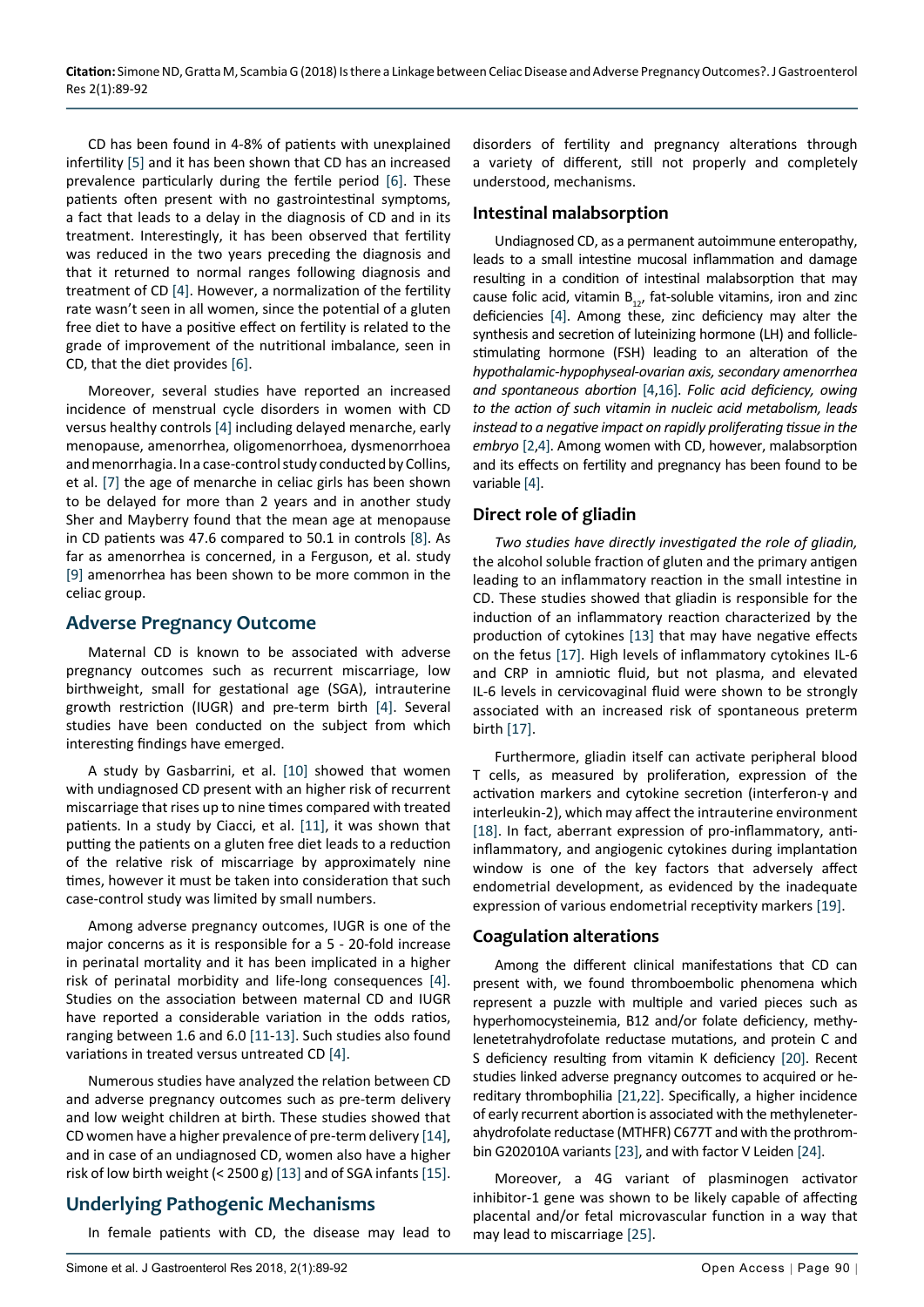#### **Immune-mediated mechanisms**

Although all of these findings can help to shed light on the intricate pathogenic mechanisms underlying the alterations in fertility and pregnancy seen in CD, nowadays the most promising field of research on the matter appears to be that of autoimmunity. CD is an autoimmune disease in which the ingestion of gluten triggers the production of circulating antitransglutaminase (anti-tTG) autoantibodies.

A study by Di Simone, et al. [[26\]](#page-3-20) showed that circulating anti-tTG antibodies are responsible for impairing the placental function. It this study human primary trophoblastic cells, isolated from term placenta, were exposed to anti-tTG immunoglobulin G (IgG) antibodies *in vitro*. Trophoblast has a pivotal role in ensuring the synchronized interaction in the adhesion and invasive events that occurs at the embryomaternal interface after implantation and its differentiation is characterized by the development of extravillous trophoblast (EVT) that migrates into the maternal myometrium. Anti-tTG IgG showed a specific dose- and time-dependent binding to human trophoblast, which after being exposed to such autoantibodies showed an impaired invasiveness, a decreased activity of cellular matrix metalloprotease (MMP) and greater percentage of cellular apoptosis assessed by the expression of indicators of trophoblast damage such as TdT-mediated dUTP digoxigenin nick end labeling (TUNEL) and annexine V.

Deeper understanding of the subject has been reached in a study by Di Simone, et al. [\[27](#page-3-21)] that focused on the effect of circulating anti-tranglutaminase type 2 (anti-TG2) autoantibodies on the process of endometrial angiogenesis and decidualization which are prerequisites for placental development. In particular the study showed how anti-TG2 antibodies bind to human endometrial endothelial cells (HEECs) and decrease newly formed vessels both *in vitro* and *in vivo*. Impaired angiogenesis is due to the ability of anti-TG2 antibodies to inhibit the activation of HEEC matrix metalloprotease-2 (MMP-2), to disarrange cytoskeleton fibers, to change the physical and mechanical properties of cell membranes and to inhibit the intracellular phosphorylation of FAK and ERK. Anti-TG2 were thus found to inhibit endometrial angiogenesis by altering TG2-dependent migration of HHECs and extracellular matrix degeneration.

Furthermore, a study by Sóñora, et al. [\[28](#page-3-22)] investigated the effects of anti-tTG autoantibodies from sera of patients with CD on cytotrophoblast cell line (Swan-71 cells). Such cells were taken as a model of the syncytial microvillous surface of human placenta where tTG localizes. At this site tTG contributes to injury healing during the early implantation period characterized by important tissue remodeling and changes. The study demonstrated that anti-tTG antibodies reduce proliferation rate and migration of trophoblast cells, promote apoptosis levels and are able to interfere with the clearance of trophoblast apoptotic bodies through a mechanism involving MFG-E8 (milk fat globuline - EGF factor 8)-tTG interaction.

#### **Endometrium inflammation**

A study by D'Ippolito, et al. [\[29](#page-3-23)] showed for the first time

a higher proportion of HLA DQ2/DQ8 positivity in women with Recurrent Pregnancy Loss (RPL) as compared to controls (fertile women). HLA DQ2/DQ8 haplotypes codify for the DQ2/DQ8 proteins that, in celiac patients, are responsible for presenting the immunogenic gluten peptides to DQ2/ DQ8-restricted CD4+ T cells. Once activated, CD4+ T cells trigger a complex immune response that leads to increased production of interferon (INF) γ, tumor necrosis factor (TNF) α, and autoantibodies like anti-tTG, anti-endomysium and anti-gliadin antibodies. This process will eventually lead to the disruption of tight junction in the intestinal epithelium generating a leaky gut condition.

Interestingly, a study by Tersigni, et al. [\[30](#page-3-19)] showed an existing linkage between endometrial NALP-3 inflammasome over expression and activation, and a leaky gut condition in woman with idiopathic RPL. Thus, it has been hypothesized that leaky gut, occurring for reasons not fully understood, allows the passage of antigens through the intestinal barrier that might lead to inflammation of the endometrium. Further studies are needed to determine whether or not there is a connection among HLA DQ2/DQ8, leaky gut and endometrial inflammation in women with adverse pregnancy outcomes and CD.

#### **Conclusion**

Although numerous studies have demonstrated an association between CD and gynecological/obstetric disorders and the potential pathogenic mechanisms underlying such linkage. Although it has been widely demonstrated by numerous studies the association between CD and gynecological/obstetric disorders such as infertility, menstrual cycle disorders and adverse pregnancy outcomes, the understanding of the pathogenic mechanisms of this conditions is still in its infancy. Multiple factors such as malnutrition due to intestinal malabsorption, coagulation alterations, endometrial inflammation and immune-mediated mechanisms have been shown to lead to the complex and different alterations seen in patients with CD and adverse pregnancy outcomes. Current knowledge on how such mechanisms act and interact is insufficient and thus further studies are needed. Ultimately, it is hoped that a thorough understanding of CD will yield new, rationally designed therapeutic approaches that will improve pregnancy outcomes for CD women through personalized medicine.

#### **References**

- <span id="page-2-0"></span>1. [Saccone G, Berghella V, Sarno L, et al. \(2016\) Celiac disease and](https://www.ncbi.nlm.nih.gov/pubmed/26432464)  [obstetric complications: A systematic review and metaanalysis.](https://www.ncbi.nlm.nih.gov/pubmed/26432464)  [Am J Obstet Gynecol 214: 225-234.](https://www.ncbi.nlm.nih.gov/pubmed/26432464)
- <span id="page-2-1"></span>2. [Tersigni C, Castellani R, de Waure C, et al. \(2014\) Celiac disease](https://www.ncbi.nlm.nih.gov/pubmed/24619876)  [and reproductive disorders: Meta-analysis of epidemiologic](https://www.ncbi.nlm.nih.gov/pubmed/24619876)  [associations and potential pathogenic mechanisms. Hum Reprod](https://www.ncbi.nlm.nih.gov/pubmed/24619876)  [Update 20: 582-593.](https://www.ncbi.nlm.nih.gov/pubmed/24619876)
- <span id="page-2-2"></span>3. [Eliakim R, Sherer DM \(2001\) Celiac disease: Fertility and](https://www.ncbi.nlm.nih.gov/pubmed/11150866)  [pregnancy. Gynecol Obstet Invest 51: 3-7.](https://www.ncbi.nlm.nih.gov/pubmed/11150866)
- <span id="page-2-3"></span>4. [Butler MM, Kenny LC, McCarthy FP \(2011\) Coeliac disease and](https://www.ncbi.nlm.nih.gov/pmc/articles/PMC4989603/)  [pregnancy outcomes. Obstet Med 4: 95-98.](https://www.ncbi.nlm.nih.gov/pmc/articles/PMC4989603/)
- <span id="page-2-4"></span>5. [Morris JS, Adjukiewicz AB, Read AE \(1970\) Coeliac infertility: An](https://www.ncbi.nlm.nih.gov/pubmed/4189008)  [indication for dietary gluten restriction? Lancet 1: 213-214.](https://www.ncbi.nlm.nih.gov/pubmed/4189008)